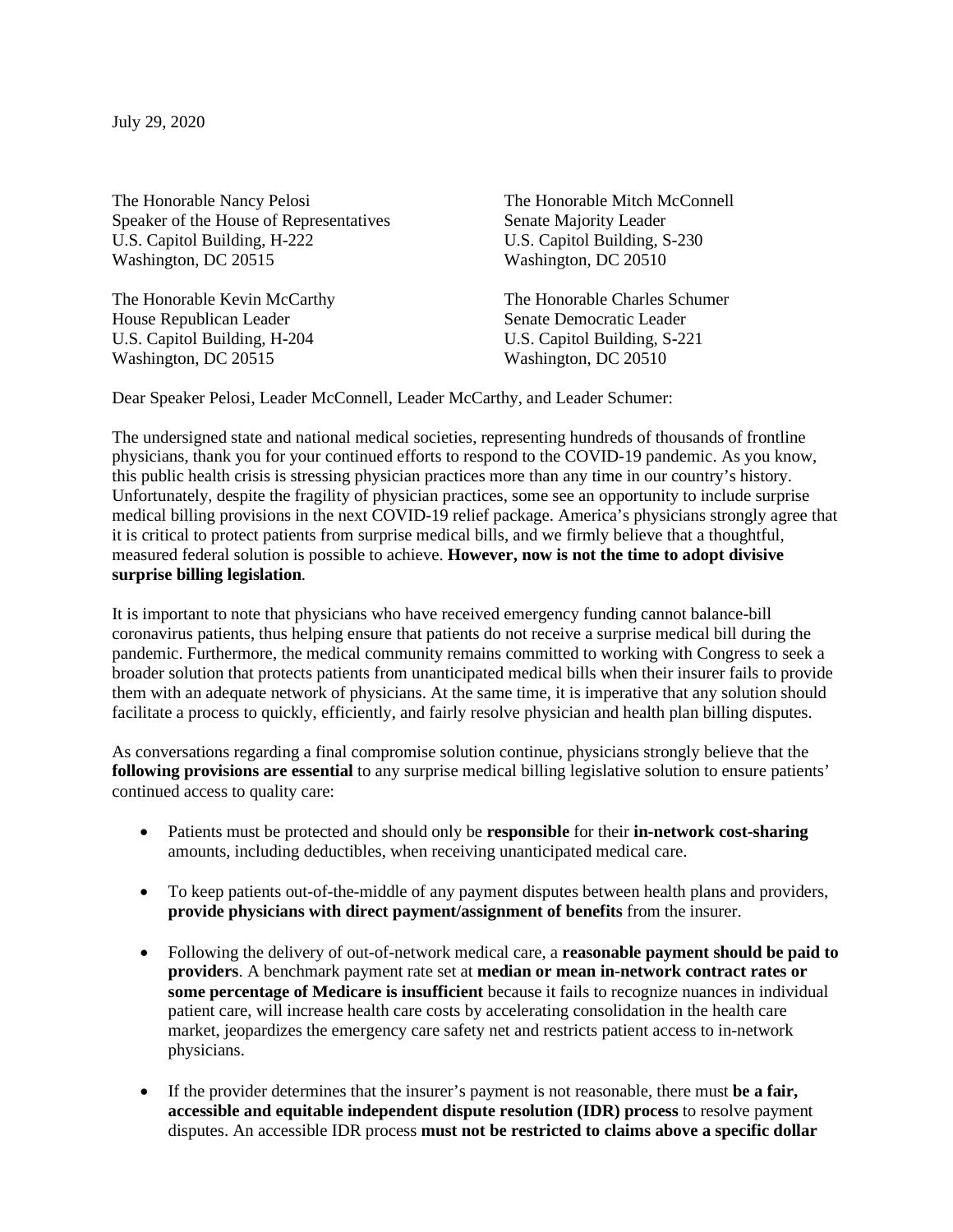> **amount/threshold**. Providers should also not be limited to accessing the IDR process only after a "cooling off" period. To maximize administrative efficiency, providers **should be allowed to "batch" claims** for the same or similar service under the same insurance provider.

> Additionally, this baseball-style dispute resolution process should incorporate a set of dispute resolution guidelines that allow for **equal weight to be given to the following elements** to ensure a balanced and fully informed decision:

- + Rates for comparable services in the same geographic region considered reasonable based on commercial insurance rates from an independent and transparent database of all commercial payer claims data;
- + Any previous contracting history;
- + Demonstration of good-faith efforts (or lack thereof) made by either party (i.e. the out-ofnetwork provider or the health plan) to enter into network contracts;
- + Market share held by the out-of-network health care provider or the health plan;
- + Level of training, education, experience, outcomes, and quality metrics of the physician providing the service;
- + Complexity of the services rendered;
- + Individual patient characteristics; and
- + Any additional relevant factors contributed by either party.

Any payment rate base year should be no later than 2018 and should include an appropriate mechanism to ensure that future payments keep pace with inflation.

• To prevent surprise medical bills from occurring in the first place, health plans should be held accountable for **provider networks that are appropriate to meet patients' medical needs**  including ensuring access to specialists and subspecialists on a timely basis, including in a facility. Health plans must also ensure that that **provider directories are up-to-date and accurate**. However, patients must be allowed to **access elective out-of-network care** when they so choose.

We thank you for your ongoing efforts to provide the resources physicians need to respond to the COVID-19 pandemic. The coronavirus has placed an extraordinary strain on our country's physicians and hospitals, and it is, therefore, imperative that Congress refrain from actions that will further disrupt the health care system. Like you, we strongly agree that patients must be protected from surprise medical bills, and we reaffirm our commitment to devise a balanced approach. However, the complexity and multifaceted nature of the issues pertaining to surprise medical bills warrants due consideration from Congress. Any final proposal to address unanticipated medical bills should be addressed separately from any forthcoming COVID-19 relief legislation.

We thank you for your consideration.

Sincerely,

American Medical Association AMDA - The Society for Post-Acute and Long-Term Care Medicine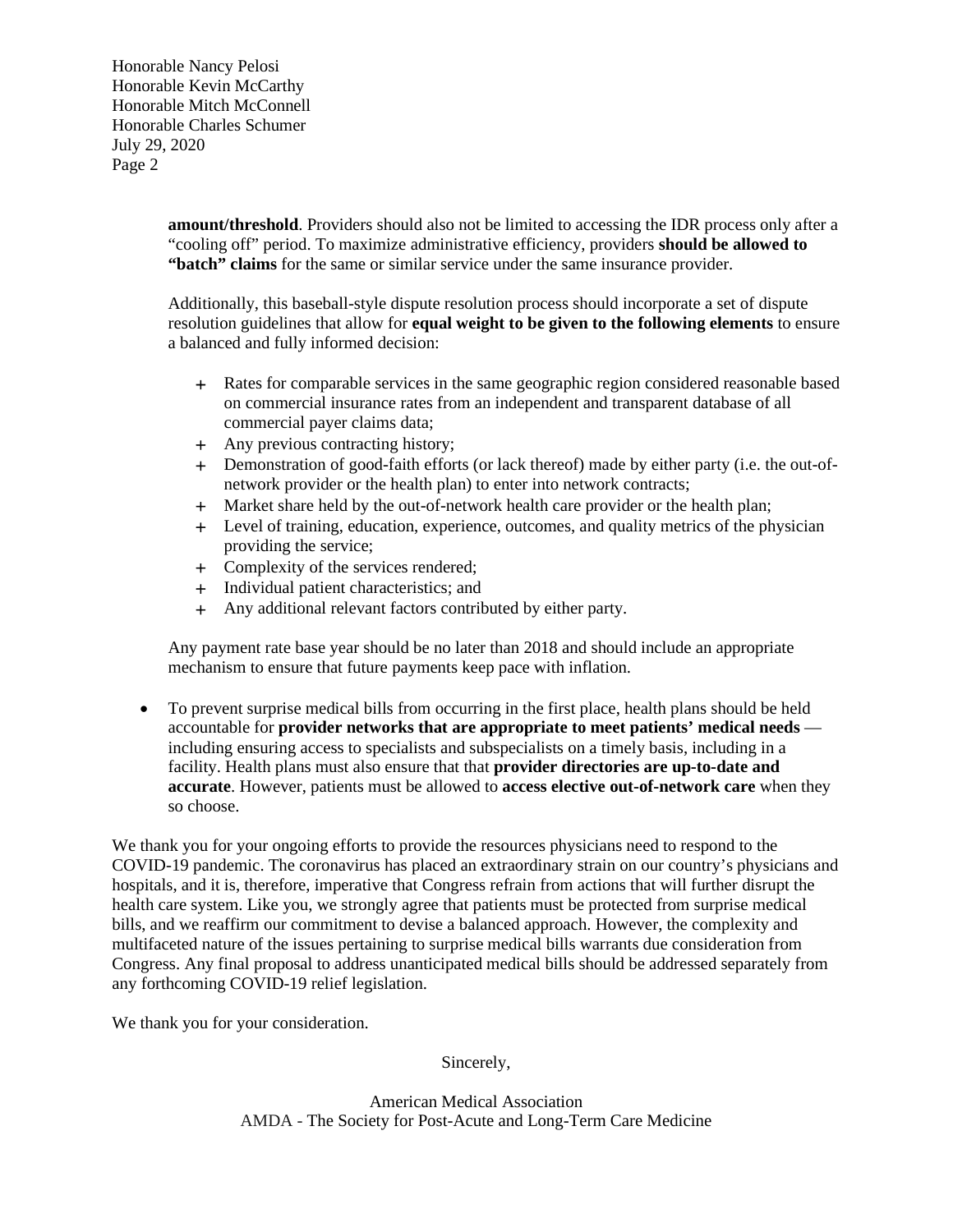> American Academy of Allergy, Asthma & Immunology American Academy of Dermatology Association American Academy of Emergency Medicine American Academy of Facial Plastic and Reconstructive Surgery American Academy of Ophthalmology American Academy of Otolaryngology- Head and Neck Surgery American Academy of Physical Medicine and Rehabilitation American Association for Geriatric Psychiatry American Association for Physician Leadership American Association of Child & Adolescent Psychiatry American Association of Clinical Endocrinologists American Association of Clinical Urologists American Association of Hip and Knee Surgeons American Association of Neurological Surgeons American Association of Orthopaedic Surgeons American Association of Public Health Physicians American College of Allergy, Asthma and Immunology American College of Cardiology American College of Emergency Physicians American College of Gastroenterology American College of Obstetricians and Gynecologists American College of Osteopathic Internists American College of Osteopathic Surgeons American College of Radiology American College of Rheumatology American College of Surgeons American Epilepsy Society American Gastroenterological Association American Geriatrics Society American Orthopaedic Foot & Ankle Society American Osteopathic Association American Pediatric Surgical Association American Psychiatric Association American Society for Clinical Pathology American Society for Dermatologic Surgery Association American Society for Gastrointestinal Endoscopy American Society for Laser Medicine and Surgery American Society for Metabolic and Bariatric Surgery American Society for Radiation Oncology American Society for Surgery of the Hand American Society of Anesthesiologists American Society of Breast Surgeons American Society of Cataract & Refractive Surgery American Society of Echocardiography American Society of Hematology American Society of Neuroradiology American Society of Plastic Surgeons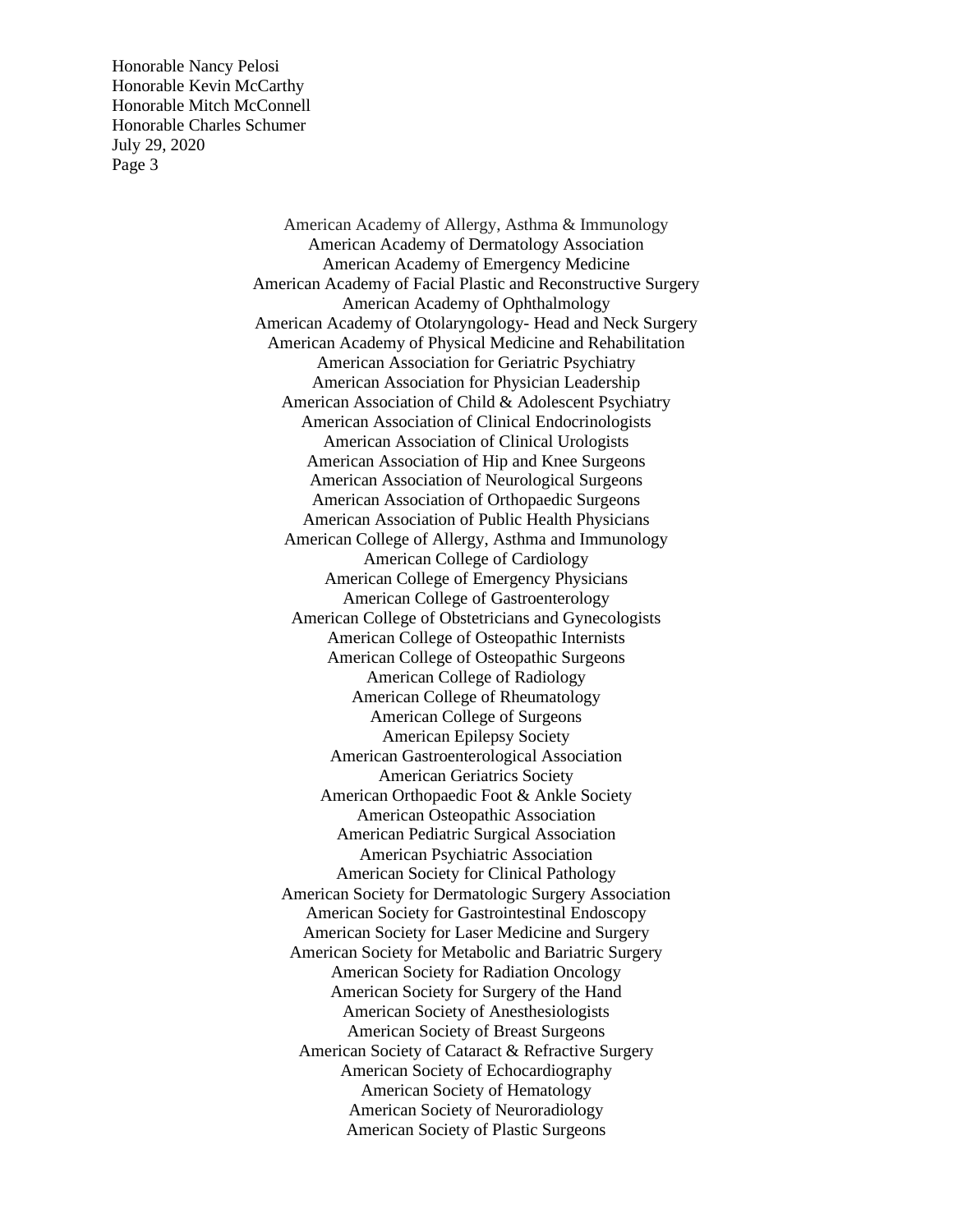> American Society of Retina Specialists American Urological Association Association for Clinical Oncology College of American Pathologists Congress of Neurological Surgeons Heart Rhythm Society International Society for the Advancement of Spine Surgery Medical Group Management Association National Association of Medical Examiners National Association of Spine Specialists Obesity Medicine Association Renal Physician Association Society for Cardiovascular Angiography and Interventions Society for Vascular Surgery Society of American Gastrointestinal Endoscopic Surgeons Society of Interventional Radiology Spine Intervention Society The Society of Thoracic Surgeons

> > Medical Association of the State of Alabama Arizona Medical Association Arkansas Medical Society California Medical Association Colorado Medical Society Connecticut State Medical Society Medical Society of Delaware Medical Society of the District of Columbia Florida Medical Association Inc Medical Association of Georgia Hawaii Medical Association Idaho Medical Association Illinois State Medical Society Indiana State Medical Association Iowa Medical Society Kansas Medical Society Kentucky Medical Association Louisiana State Medical Society Maine Medical Association MedChi, The Maryland State Medical Society Massachusetts Medical Society Michigan State Medical Society Minnesota Medical Association Mississippi State Medical Association Missouri State Medical Association Montana Medical Association Nebraska Medical Association Nevada State Medical Association